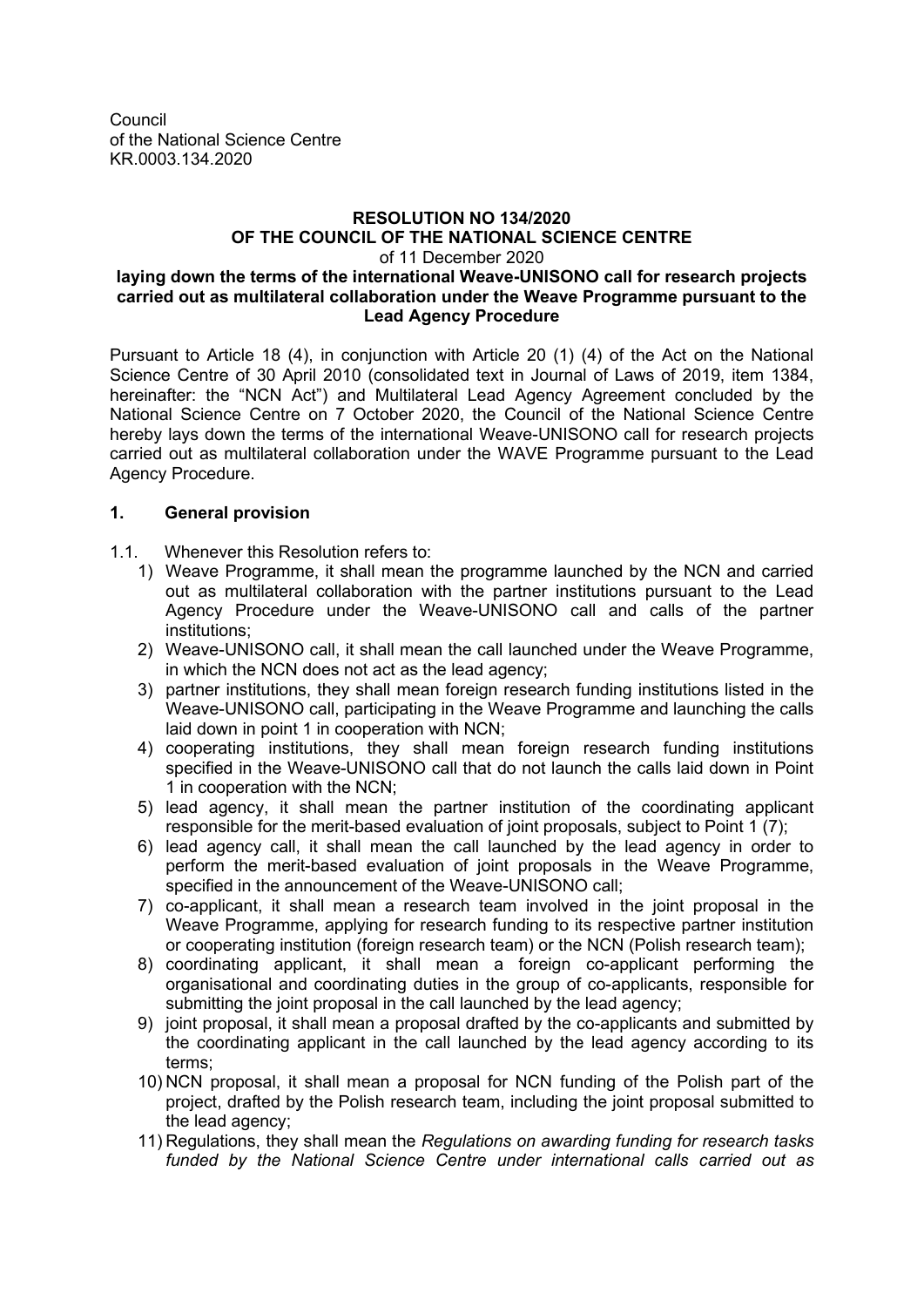*multilateral collaboration pursuant to the Lead Agency Procedure*, adopted by the NCN Council;

- 12) research team, it shall mean the principal investigator together with members of a research team, if applicable in the proposal; and
- 13) NCN panels, they shall mean the disciplines or groups of disciplines defined by the NCN Council, covering the entire span of research in three domains: i.e. Arts, Humanities and Social Sciences (HS), Physical Sciences and Engineering (ST) and Life Sciences (NZ), for which NCN calls are announced and launched.
- 1.2. The call is addressed at Polish research teams that shall apply jointly with foreign research teams for funding of research projects to the NCN and one or two partner institution/s relevant for the foreign research teams.
- 1.3 Under the call, funding shall also be provided to trilateral research projects to be carried out by the Polish research team applying for funding to the NCN jointly with foreign research teams applying for funding to the lead agency, with the participation of foreign research teams applying for funding to their respective cooperating institutions.
- 1.4. This Resolution shall set forth the terms and conditions of the Weave-UNISONO call and funding by the NCN of research projects to be performed by the Polish research teams.
- 1.5. The principles for allocating funds for the tasks to be funded by the NCN under the Weave-UNISONO shall be set forth in the Regulations.
- 1.6. The terms of the calls launched by the partner institutions under the Weave Programme to handle joint proposals shall be set forth thereby.
- 1.7. The Weave-UNISONO call shall be carried out pursuant to the Lead Agency Procedure. The partner agency relevant for the coordinating applicant in a given proposal shall act as the lead agency.

### **2. Terms of entry**

- 2.1. The Weave-UNISONO call shall be open to NCN proposals:
	- 1) for research tasks which have not been funded by the NCN or from other sources;
	- 2) which involve basic research within the meaning of Article 2 (1) of the NCN Act in any of the scientific disciplines covered by the NCN panels, within the scope specified in the terms of the call launched by the lead agency and Weave-UNISONO call announcement;
	- 3) which cover research based on a coherent and complementary contribution of research teams under bilateral or trilateral cooperation between research teams from Poland and research teams applying for funding to the partner institutions and cooperating institutions (in the case of proposals referred to in Point 1 (3));
	- 4) for the Polish part of the research project to be carried out over a period of 24, 36 or 48 months;
	- 5) in which principal investigators of each research team involved in the project are named, whereas the principal investigator of the Polish research team must be in charge of the Polish part of the project;
	- 6) in which the budget for the Polish part of the project in an NCN proposal and joint proposal is drafted pursuant to the Regulation and calculated on the basis of the exchange rate specified in the Weave-UNISONO call announcement;
	- 7) that complies with the Regulations; and
	- 8) that comprise all the elements specified in Point 2 (2) hereof.
- 2.2. NCN proposals shall include:
	- 1) title of the research project included in the joint proposal (*in Polish and in English*);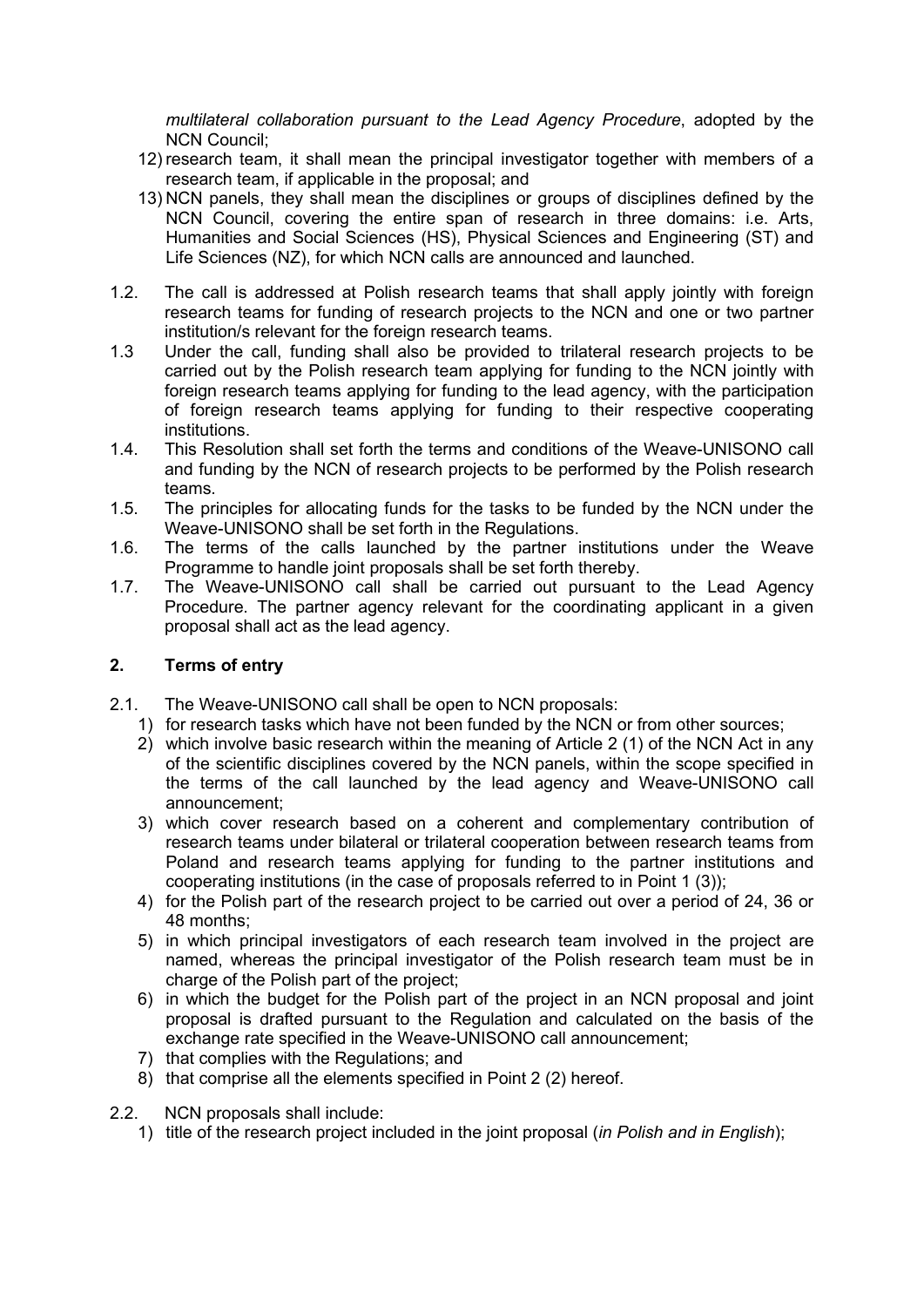- 2) joint proposal in pdf format, including all required documents in compliance with the terms of the lead agency, identical with the version submitted in the lead agency's submission system, including:
	- a) description of the research project in compliance with the terms of the lead agency (in English);
	- b) CV with a list of publications by members of the research teams involved in the research project in compliance with the terms of the lead agency;
- 3) project's abstract for the general public (up to 1 page in Polish and up to 1 page in English);
- 4) work plan (in Polish and in English) presenting research tasks to be performed by the Polish research team;
- 5) information on the required qualifications and scope of work of the Polish investigators in the research project (in English);
- 6) budget for the Polish part of the research project (in English) drafted in compliance with the terms laid down in the Regulations:
- 7) information on international cooperation covered by the project, including names of foreign research institutions to be involved in such cooperation as well as description of benefits that may result from such international cooperation (in English);
- 8) information on the data management plan concerning data generated or used in the course of performance of the Polish part of the project, as required by the proposal (in English):
- 9) information on the ethical aspects of the project, including any consents, opinions, permits and/or approvals necessary to carry out the project in compliance with generally applicable laws and best practices adopted for a specific academic discipline, as required by the proposal (in English);
- 10) in the case of research projects which include clinical research with a medicinal product or medical devices, a detailed justification of the non-commercial nature of clinical research (in English);
- 11) in the case of research projects covering research being performed or completed by the principal investigator or with respect to which the principal investigator applies for funding under other NCN calls or from other sources, a description of similar research tasks with reasons justifying the need to have them funded in the submitted project (in English);
- 12) in the case of research projects to be carried out in entities that do not receive any institutional core funding for research activities, information on research carried out in the last 2 years with a list of publications and information concerning research equipment and other instruments crucial to research (in English);
- 13) in the case of research projects to be carried out by a group of Polish entities as defined in Article 27 (1) (2) of the NCN Act, a research project cooperation agreement, including identification of the parties to the agreement and its leader; subject and term of the agreement covering the performance period of the research project; authorisation for a representative of the leader to act on behalf of the entire group of entities in the procedure for the allocation of funding and performance of the research project; obligation of the leader to provide the other parties with information received from the NCN; signatures of authorised representatives of all entities forming the group of entities (in Polish); and
- 14) administrative declarations by the principal investigator and host institution for the Polish part of the project, as required by the proposal.

### **3. Submission of NCN proposals**

- 3.1. The Weave-UNISONO call shall be open to NCN proposals pursuant to the proposal submission terms set forth in the Regulations, with joint proposals attached thereto.
- 3.2. Joint proposals shall be drafted and submitted pursuant to the terms of the call launched by the lead agency and specified in the Weave-UNISONO call